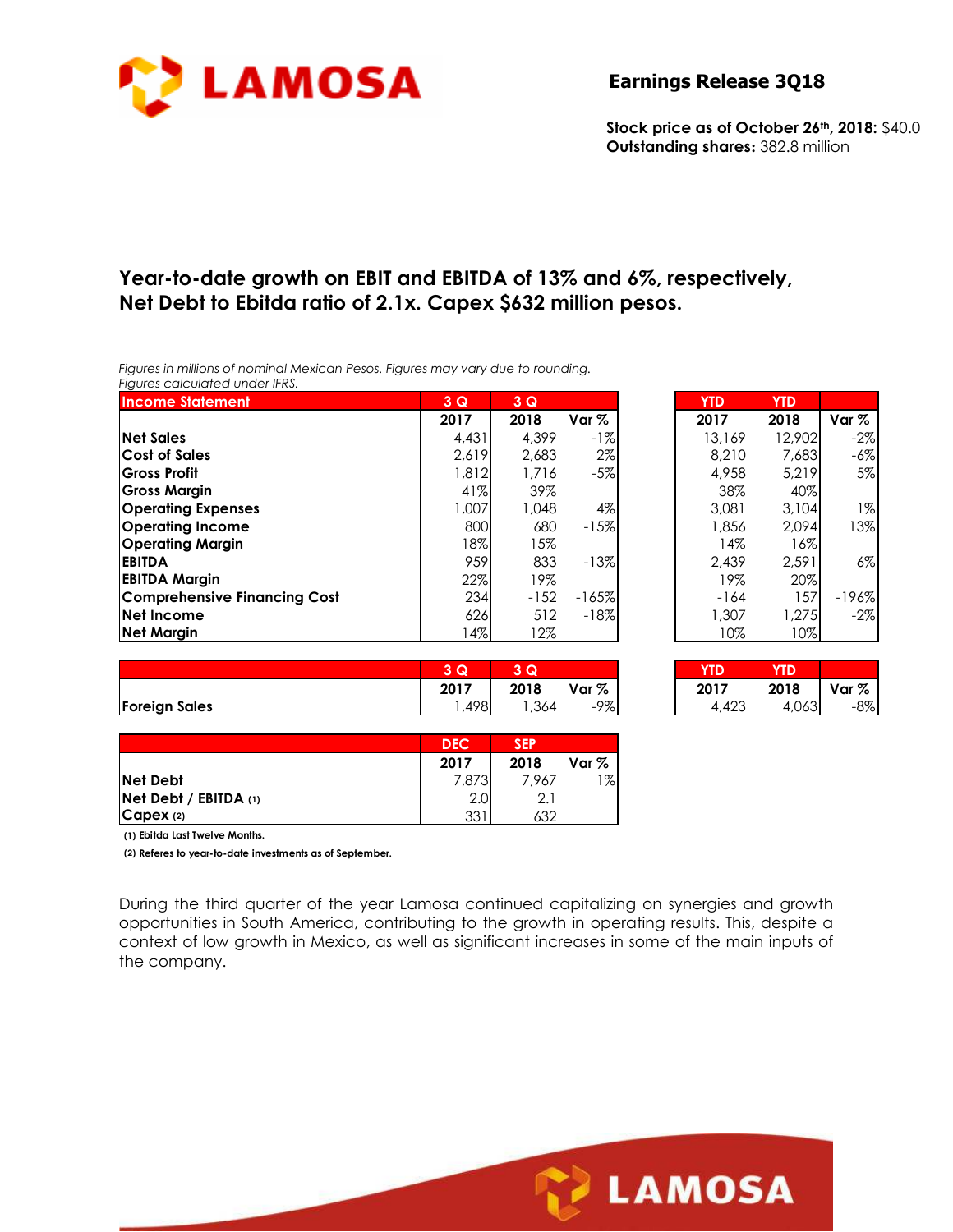**LAMOSA** 



**San Pedro Garza García, Nuevo León, México, october 26th, 2018.** Grupo Lamosa, announces its results related to the third quarter of 2018.

#### *Figures in millions of Mexican Pesos. Figures may vary due to rounding.*

#### **SALES**

Accumulated sales at the end of the third quarter of the year amounted to \$ 12,902 million pesos, a 2% reduction, when compared to the sales of \$ 13,169 million recorded at the end of the third quarter of 2017. It is worth to mention, that the decrease in sales is derived in part, from a foreign currency translation net effect recognized for \$ 322 million pesos, corresponding to the sales of Argentina, a country whose currency has devalued during the year by 128 percent with respect to the Peso. Excluding this effect, sales would amount to \$ 13,224 million.



### **FOREIGN SALES**

The sales abroad during the first nine months of 2018 ascended to \$ 4,063 million pesos, representing 31% of total sales and a reduction of 8% when compared to the sales of \$ 4,423 million posted during the same period of the previous year. Excluding the currency translation effect aforementioned, sales outside Mexico would be \$ 4,385 million, representing 33% of total sales and a 1% reduction.

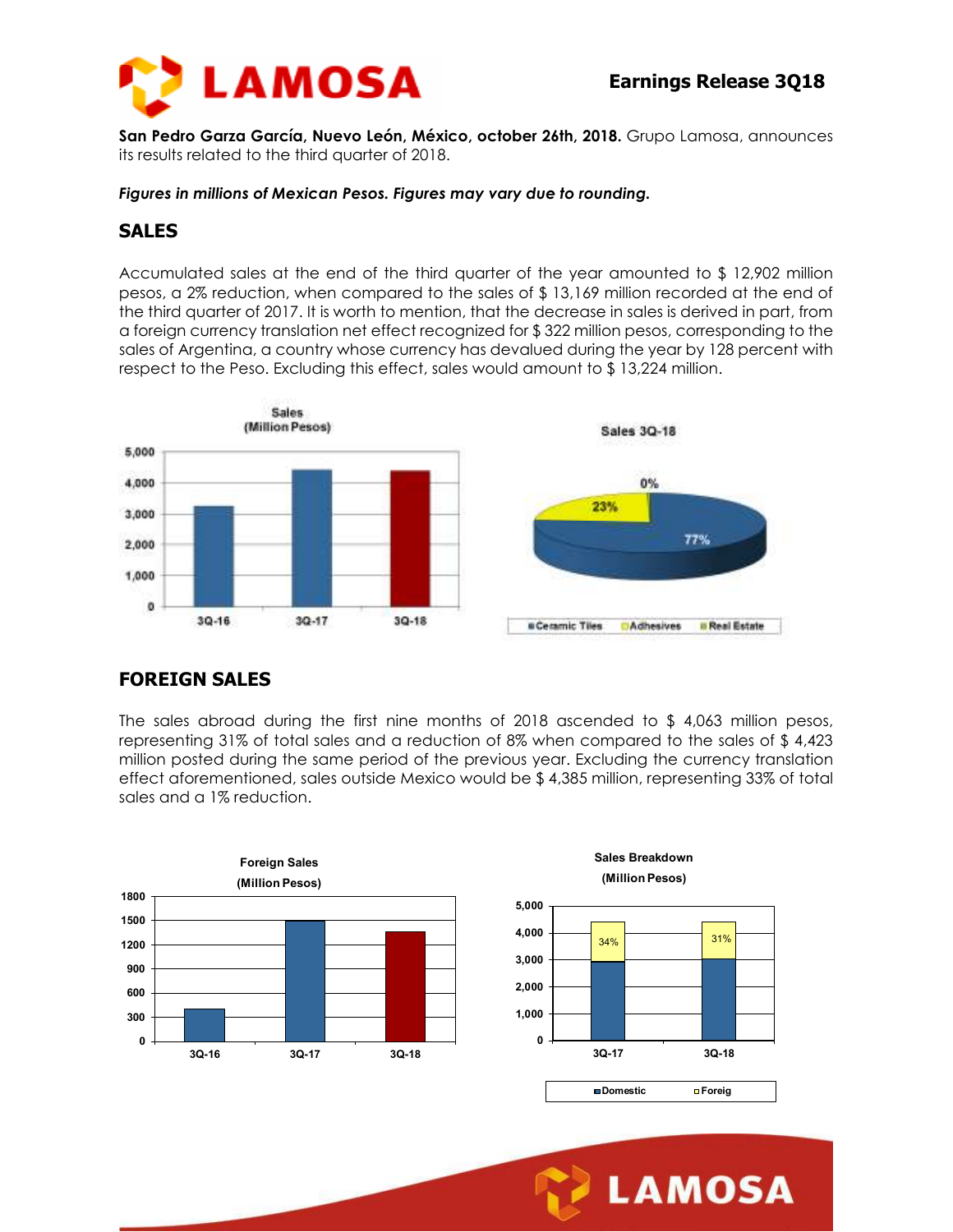

At the end of the third quarter of the year, Lamosa´s businesses showed mixed behavior in their income.

### **PERFORMANCE PER BUSINESS SEGMENT**

|                           | <b>Ceramic Tiles</b> |             |            |      | <b>Adhesives</b> |        |          | <b>Real Estate</b> |            | <b>Total</b> |         |            |
|---------------------------|----------------------|-------------|------------|------|------------------|--------|----------|--------------------|------------|--------------|---------|------------|
|                           | 3Q17                 | $3Q-18$     | <b>Var</b> | 3Q17 | $3Q-18$          | Var,   | 3Q17     | 3Q 18              | <u>Var</u> | 3Q17         | $3Q-18$ | <u>Var</u> |
| <b>Total Sales</b>        | 3,503                | 3,364       |            | 930  | 1,035            |        | 0        | $\mathbf 0$        |            | 5.253        | 5,251   |            |
| <b>Intersegment Sales</b> | 0                    | $\mathbf 0$ |            | $-1$ | $\Omega$         |        | 0        | 0                  |            | $-822$       | $-852$  |            |
| <b>Net Sales</b>          | 3,503                | 3,364       | $-4%$      | 928  | ,034             | 11%    | $\Omega$ | $\Omega$           |            | 4.431        | 4,399   | $-1%$      |
| <b>EBIT</b>               | 580                  | 436         | $-25%$     | 220  | 244              | 11%    | $\Omega$ | $\Omega$           |            | 800          | 680     | $-15%$     |
| Dep. y Amort. & Others    | 113                  | 125         | 11%        | 11   | 4                | $-67%$ | 0        | $\Omega$           |            | 160          | 153     | $-4%$      |
| <b>EBITDA</b>             | 693                  | 561         | $-19%$     | 232  | 247              | 7%     | 0        | 0                  |            | 959          | 833     | $-13%$     |
| $\frac{9}{6}$             | 20%                  | 17%         |            | 25%  | 24%              |        |          |                    |            | 22%          | 19%     |            |

|                           | <b>Ceramic Tiles</b> |               | <b>Adhesives</b> |               |        | <b>Real Estate</b> |               |               | <b>Total</b> |               |               |            |
|---------------------------|----------------------|---------------|------------------|---------------|--------|--------------------|---------------|---------------|--------------|---------------|---------------|------------|
|                           | <b>Sep-17</b>        | <b>Sep-18</b> | <u>Var</u>       | <b>Sep-17</b> | Sep-18 | <u>Var</u>         | <b>Sep 17</b> | <b>Sep 18</b> | <u>Var</u>   | <b>Sep-17</b> | <b>Sep-18</b> | <u>Var</u> |
| <b>Total Sales</b>        | 10.411               | 9,942         |                  | 2.754         | 2,963  |                    | 8             | $\Omega$      |              | 15.646        | 15,486        |            |
| <b>Intersegment Sales</b> | $\Omega$             | 0             |                  | -4            | $-2$   |                    |               | 0             |              | $-2.477$      | $-2.584$      |            |
| <b>Net Sales</b>          | 10.410               | 9,942         | $-5%$            | 2.750         | 2,960  | 8%                 | 8             | $\Omega$      |              | 13.169        | 12,902        | $-2%$      |
| <b>EBIT</b>               | 1.219                | 1,454         | 19%              | 642           | 654    | 2%                 | 0             | 0             |              | .856          | 2,094         | 13%        |
| Dep. y Amort. & Others    | 465                  | 401           | $-14%$           | 33            | 24     | $-29%$             | 0             | 0             |              | 584           | 497           | $-15%$     |
| <b>EBITDA</b>             | 1,685                | ,855          | 10%              | 675           | 678    | 0%                 | 0             | 0             |              | 2.439         | 2,591         | 6%         |
| $\%$                      | 16%                  | 19%           |                  | 25%           | 23%    |                    |               |               |              | 19%           | 20%           |            |

# **CERAMIC TILE BUSINESS**

The wall and floor tile business´s sales during the first nine months of the year were \$ 9,942 million pesos, representing 77% of total sales and a 5% reduction in relation to the sales of \$ 10,410 million recorded during the same period of 2017.

# **ADHESIVES BUSINESS**

The adhesives business recorded accumulated revenues for \$ 2,960 million pesos at the end of the third quarter of 2018, a figure that represented 23% of total sales and an increase of 8% when compared to the sales of \$ 2,750 million posted during the same period of the previous year.

### **OPERATING INCOME**

The diversification of the company through Ceramica San Lorenzo in South America, has made it possible to reduce dependence on the domestic market, favorably affecting the operating result. Accumulated operating income at the end of the third quarter of the year amounted to \$ 2,094 million pesos, a growth of 13% when compared to the operating income of \$ 1,856 million corresponding to the first nine months of 2017. The operating income to sales margin stood at 16%, higher than the margin of 14% showed at the end of the third quarter of the previous year.

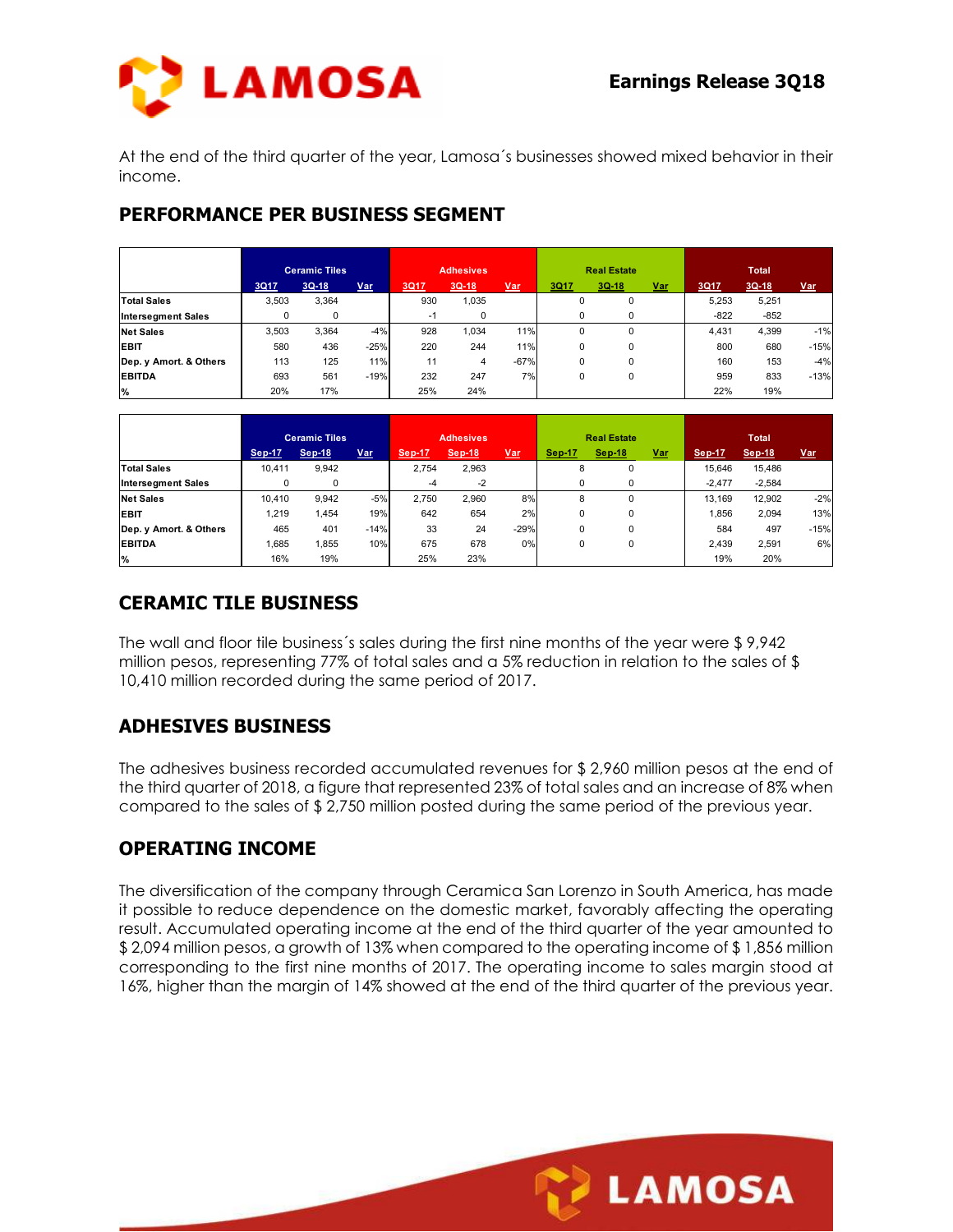

The consolidated Ebitda of the company at the end of the third quarter of the year amounted to \$2,591 million pesos, showing an increase of 6% in relation to the Ebitda of \$ 2,439 million registered at the end of the third quarter of 2017. The EBITDA to sales margin stood at 20%, favorably comparing to the 19% margin recorded at the end of the third quarter of 2017.



#### **NET INCOME**

During the first nine months of the year the net financial expenses of the company showed a significant reduction of 13%, reaching \$ 433 million pesos in relation to the \$ 500 million posted at the end of the third quarter of 2017. Despite the financial expense reduction, the comprehensive financing cost showed an increase of 196%, when moving from an income of \$ 164 million pesos to a cost of \$157 million. The latter, due to a lower foreign exchange gain of \$ 264 million recorded at the end of the third quarter of the year, in relation to the gain of \$ 664 million recorded at the end of the third quarter of 2017.

Nevertheless, the growth in operating results, the increase in the comprehensive financing cost impacted the net result of the company. Accumulated net income at the end of the third quarter of the year amounted to  $$1,275$  million pesos, showing a reduction of 2% when compared to the net income of \$ 1,307 million posted during the same period of the previous year. The net income to sales margin stood at 10%, similar to that registered at the end of the third quarter of 2017.



| <b>Net Comprehensive Financing Cost</b> |        |        |            |
|-----------------------------------------|--------|--------|------------|
|                                         | Sep-17 | Sep-18 | <b>VAR</b> |
| <b>NET FINANCIAL EXPENSE</b>            | 500    | 433    | $-13%$     |
| <b>EXCHANGE (GAIN) LOSS AND OTHERS</b>  | (664)  | (276)  | $-58%$     |
|                                         | (164)  | 157    | -195%      |
|                                         |        |        |            |